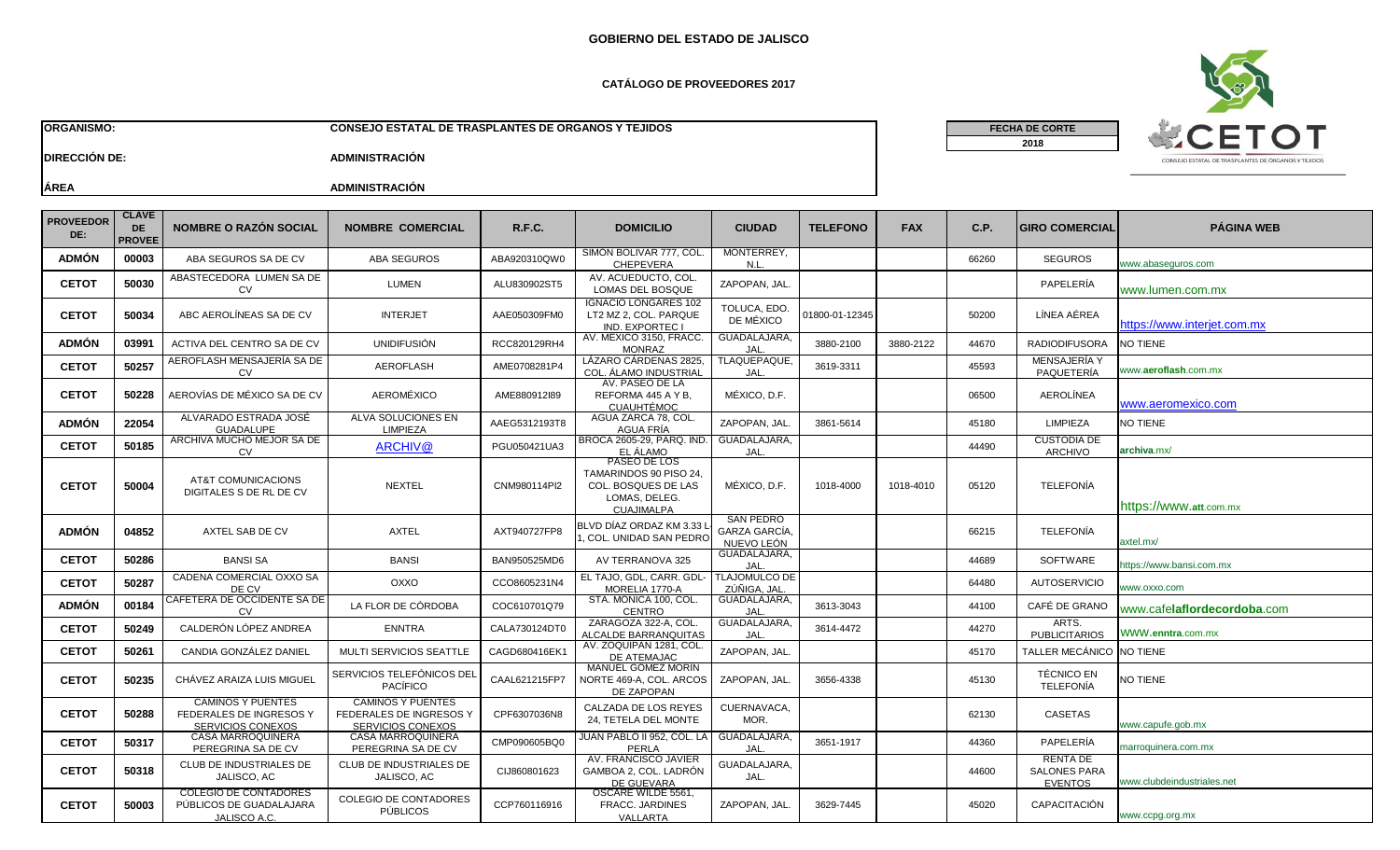## **CATÁLOGO DE PROVEEDORES 2017**

**ORGANISMO: CONSEJO ESTATAL DE TRASPLANTES DE ORGANOS Y TEJIDOS**

**FECHA DE CORTE**

**2018**



**DIRECCIÓN DE: ADMINISTRACIÓN**

| <b>PROVEEDOR</b><br>DE: | <b>CLAVE</b><br><b>DE</b><br><b>PROVEE</b> | <b>NOMBRE O RAZÓN SOCIAL</b>                                            | <b>NOMBRE COMERCIAL</b>                         | <b>R.F.C.</b> | <b>DOMICILIO</b>                                                | <b>CIUDAD</b>              | <b>TELEFONO</b> | <b>FAX</b> | C.P.  | <b>GIRO COMERCIAL</b>                           | <b>PÁGINA WEB</b>                    |
|-------------------------|--------------------------------------------|-------------------------------------------------------------------------|-------------------------------------------------|---------------|-----------------------------------------------------------------|----------------------------|-----------------|------------|-------|-------------------------------------------------|--------------------------------------|
| <b>CETOT</b>            | 50289                                      | COMBUSTIBLES DE LA BAHÍA SA<br>DE CV                                    | <b>SERVIGASO</b>                                | CBA940202AB3  | CARR. A TEPIC 4572, COL<br><b>GUADALUPE VICTORIA</b>            | PTO. VALLARTA,<br>JAL.     |                 |            | 48317 | <b>COMBUSTIBLE</b>                              | http://www.servigaso.com             |
| <b>CETOT</b>            | 50266                                      | COMERCIALIZADORA APSI SA DE<br>CV                                       | APSI                                            | CAP140411SY6  | RIO APOZOLCO 712-C,<br><b>LOMA BONITA EJIDAL</b>                | ZAPOPAN, JAL               | 3135-1605       |            | 45085 | <b>SEGURIDAD</b><br><b>INDUSTRIAL</b>           | comercializadoraapsi.mx              |
| <b>ADMÓN</b>            | 25288                                      | COMERCIALIZADORA DE<br><b>INSUMOS Y PROMOCIONALES</b><br>ALTUS SA DE CV | <b>ALTUS</b>                                    | CIP130729K87  | HACIENDA DE LA GARZA<br>161, HACIENDA REAL                      | TONALÁ, JAL.               |                 |            | 45426 | <b>SOFTWARE</b>                                 | NO TIENE                             |
| <b>CETOT</b>            | 50290                                      | COMERCIALIZADORA DUVAL SA<br>DE CV                                      | <b>DUVAL</b>                                    | CDU151215VC7  | <b>PROLONGACION VALLART/</b><br>987, EL BAJÍO                   | ZAPOPAN, JAL.              |                 |            | 45017 | <b>ARTICULOS</b><br><b>PUBLICITARIOS</b>        | NO TIENE                             |
| <b>CETOT</b>            | 50186                                      | COMERCIALIZADORA TLALIPAC<br>SA DE CV                                   | <b>TLALIPAC</b>                                 | CTL1304109T6  | PARRAS 3127 INT. D, COL<br>ÁLAMO                                | TLAQUEPAQUE,<br>JAL.       | 3621-1662       |            | 45560 | AGUA<br><b>EMBOTELLADA</b><br><b>ETIQUETADA</b> | <b>NO TIENE</b>                      |
| <b>CETOT</b>            | 50291                                      | COMFLYER MÉXICO SA DE CV                                                | <b>COMFLYER</b>                                 | CME080201U91  | LOPE DE VEGA 177, ARCOS GUADALAJARA,<br>VALLARTA                | JAL                        | 3121-6825       |            | 44130 | <b>RENTA DE MOB. Y</b><br><b>EQUIPO</b>         | www.comflyer.com.mx/                 |
| <b>CETOT</b>            | 50196                                      | <b>CONCESIONARIA AUTOPISTA</b><br><b>GUADALAJARA TEPIC SA DE CV</b>     | AUTOPISTA GUADALAJARA-<br><b>TEPIC</b>          | CAG110830A23  | LAGO ZURICH 245, COL<br><b>GRANADA AMPLIACIÓN</b>               | MÉXICO, D.F.               |                 |            | 11529 | <b>AUTOPISTA</b>                                | www.autopistaguadalajaratepic.com.mx |
| <b>CETOT</b>            | 50005                                      | CONSORCIO INTERAMERICANO<br>DE COMUNICACIÓN SA DE CV                    | <b>MURAL</b>                                    | CIC970922LKA  | AV. MARIANO OTERO 4047<br>COL. LA CALMA                         | ZAPOPAN, JAL               | 3134-3500       |            | 45070 | PERIÓDICO                                       | www. <b>mural</b> .com               |
| <b>CETOT</b>            | 50292                                      | CORIBA & CORNEJO S. DE R.L. DE<br>C.V                                   | PAPELERÍA CORNEJO                               | CAC151103LT4  | JUAN MANUEL 456,<br><b>CENTRO</b>                               | GUADALAJARA.<br>IAL.       |                 |            | 44100 | PAPELERÍA                                       | www.papeleriacornejo.com             |
| <b>CETOT</b>            | 50319                                      | COSTCO DE MÉXICO SA DE CV                                               | COSTCO                                          | CME910715UB9  | AV. VALLARTA 4774,<br><b>CAMICHINES VALLARTA</b>                | ZAPOPAN, JAL.              |                 |            | 45021 | <b>AUTOSERVICIO</b>                             | nttps://www.costco.com.mx            |
| <b>ADMÓN</b>            | 23615                                      | CRUZ AGUAYO MAGDALENO                                                   | CRUZ AGUAYO MAGDALENO                           | CUAM510610JA5 |                                                                 |                            |                 |            |       | <b>FUMIGACIÓN</b>                               | NO TIENE                             |
| <b>CETOT</b>            | 50269                                      | CUEVAS TORRES MAURILIA                                                  | FERRETERÍA RIZO                                 | CUTM570601TB0 | <b>MANUEL M DIEGUEZ 90-11</b><br>COL. CONSTITUCIÓN              | ZAPOPAN, JAL               | 3124-0387       |            | 45180 | FERRETERÍA                                      | NO TIENE                             |
| <b>CETOT</b>            | 50293                                      | DE LA TORRE GONZALEZ<br>EDUARDO SALVADOR                                | DE LA TORRE GONZALEZ<br>EDUARDO SALVADOR        | TOGE650330116 | V PLAN DE SAN LUIS 1447<br>MEZQUITAN COUNTRY                    | GUADALAJARA,<br>JAL        |                 |            | 44260 | FERRETERÍA                                      | NO TIENE                             |
| <b>CETOT</b>            | 50294                                      | DINÁMICA MÉDICA SA DE CV                                                | <b>DINÁMICA MÉDICA</b>                          | DME860826E29  | SAN FELIPE 1370-B, COL.<br>VILLASENOR                           | GUADALAJARA,<br>JAL        | 3640-0448       |            | 44609 | <b>LABORATORIO</b>                              | www.dinamicamedica.com               |
| <b>CETOT</b>            | 50111                                      | DISTRIBUIDORA ARCA<br>CONTINENTAL S DE RL DE CV                         | CIEL                                            | DJB850527F30  | AV- SAN JERÓNIMO<br>PONIENTE 813, COL. SAN<br><b>JERÓNIMO</b>   | MONTERREY,<br>N.L.         |                 |            | 64640 | <b>AGUA</b>                                     | <b>NO TIENE</b>                      |
| <b>CETOT</b>            | 50320                                      | DISTRIBUIDORA LIVERPOOL SA<br>DE CV                                     | <b>LIVERPOOL</b>                                | DLI931201MI9  |                                                                 |                            |                 |            | 45020 | ELECTRODOMÉSTIC<br><b>OS</b>                    | nttps://www.liverpool.com.mx         |
| <b>ADMÓN</b>            | 27561                                      | DUPLI-COPY S DE RL DE CV                                                | DUPLI-COPY                                      | DUP1609156S2  | FEDERICO E IBARRA 1095<br>COL. SANTA MÓNICA                     | GUADALAJARA,<br>JAL.       |                 |            | 44220 | RENTA EQ COPIADO                                | dupli-copy.com/consumibles           |
| <b>CETOT</b>            | 50236                                      | EDCO TURISMO SA DE CV                                                   | FIESTA AMERICANA GRAND<br>GUADALAJARA           | ETU010720N1A  | AV. AMÉRICAS 1551,<br>PROVIDENCIA 1A, 2A Y 3A<br><b>SECCIÓN</b> | GUADALAJARA,<br>JAL.       | 3648-3500       |            | 44630 | <b>HOTEL</b>                                    | www.grandfiestamericana.com          |
| <b>CETOT</b>            | 50072                                      | ELECTRÓNICA SIGSUG SA DE CV                                             | <b>STEREN</b>                                   | ESI080903378  | PLAZA PATRIA LOCAL 7,<br>ZONA C, COL. JACARANDAS                | ZAPOPAN, JAL.              |                 |            | 45160 | <b>ELECTRÓNICA</b>                              | www.steren.com.mx                    |
| <b>ADMÓN</b>            | 25098                                      | <b>EQUIPAMIENTO NACIONAL EN</b><br>MOBILIARIO SA DE CV                  | EQUIPAMIENTO NACIONAL EN<br>MOBILIARIO SA DE CV | ENM1307297B1  | VOLCÁN VESUBIO 5145, EL<br><b>COLLI URBANO</b>                  | ZAPOPAN, JAL.              | 3632-3416       |            | 45070 | <b>MOBILIARIO</b>                               | NO TIENE                             |
| <b>CETOT</b>            | 50295                                      | ETN TURISTAR LUJO SA DE CV                                              | <b>ETN</b>                                      | TLU080610C81  | SATURNO 39, NUEVA<br><b>INDUSTRIAL VALLEJO</b>                  | <b>CIUDAD DE</b><br>MÉXICO | 55-5752-4666    |            | 07700 | <b>TRANSPORTE</b><br><b>TERRESTRE</b>           | https://etn.com.mx                   |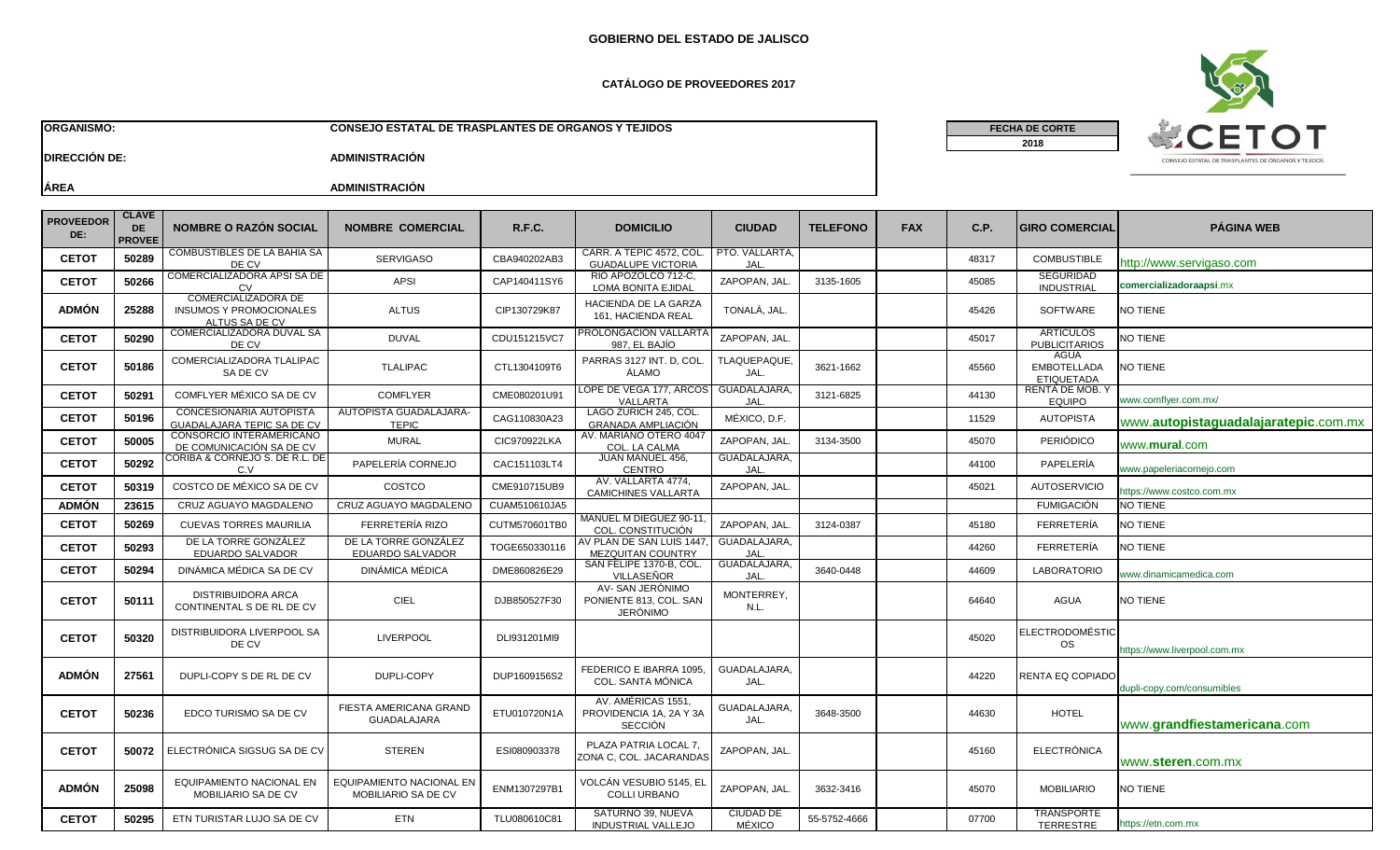### **CATÁLOGO DE PROVEEDORES 2017**

**ORGANISMO: CONSEJO ESTATAL DE TRASPLANTES DE ORGANOS Y TEJIDOS**



**FECHA DE CORTE**

**2018**

**DIRECCIÓN DE: ADMINISTRACIÓN**

| <b>PROVEEDOR</b><br>DE: | <b>CLAVE</b><br>DE<br><b>PROVEE</b> | <b>NOMBRE O RAZÓN SOCIAL</b>                         | <b>NOMBRE COMERCIAL</b>                      | R.F.C.        | <b>DOMICILIO</b>                                                             | <b>CIUDAD</b>                  | <b>TELEFONO</b> | <b>FAX</b> | C.P.  | <b>IGIRO COMERCIALI</b>                                  | <b>PÁGINA WEB</b>                     |
|-------------------------|-------------------------------------|------------------------------------------------------|----------------------------------------------|---------------|------------------------------------------------------------------------------|--------------------------------|-----------------|------------|-------|----------------------------------------------------------|---------------------------------------|
| <b>ADMÓN</b>            | 08748                               | FARMACIA GUADALAJARA SA DE<br>CV                     | FARMACIA GUADALAJARA                         | FGU83090PD3   | E DIAZ DE LEON 261                                                           | <b>GUADALAJARA</b><br>JAL.     |                 |            | 44600 | <b>FARMACIA</b>                                          | www.farmaciasguadalajara.com.mx       |
| <b>CETOT</b>            | 50112                               | FLORES GÓMEZ BERNARDO                                | LA CASITA DELICATESSEN                       | FOGB6610173C1 |                                                                              |                                |                 |            |       | <b>DELICATESSEN</b>                                      | <b>NO TIENE</b>                       |
| <b>CETOT</b>            | 50321                               | GALINDO LAVEAGA MARÍA<br><b>CONCEPCIÓN</b>           | CARNES ASADAS LA CUZA                        | GALC590502I54 | <b>FERNANDO DE CELADA</b><br>2856, COL. VALLARTA<br><b>NORTE</b>             | <b>GUADALAJARA</b><br>JAL.     |                 |            | 44130 | <b>RESTAURANT</b>                                        | <b>NO TIENE</b>                       |
| <b>CETOT</b>            | 50272                               | GALLARDO CERNA HUMBERTO                              | GALLARDO CERNA HUMBERT(                      | GACH690325R97 | MIGUEL OROZCO<br>CAMACHO 3918, COL                                           | GUADALAJARA,<br>JAL.           |                 |            | 44960 | <b>AMBIENTACIÓN</b><br><b>MUSICAL</b>                    | <b>NO TIENE</b>                       |
| <b>CETOT</b>            | 50322                               | GASOLINERA LAS AMÉRICAS SA<br>DE CV                  | <b>GAOLINERA LAS AMÉRICAS SA</b><br>DE CV    | GAM740522947  | AV. AMERICAS 452, COL<br>LADRÓN DE GUEVARA                                   | GUADALAJARA,<br>JAL.           |                 |            | 44600 | <b>COMBUSTIBLE</b>                                       | NO TIENE                              |
| <b>CETOT</b>            | 50296                               | GASOLINERÍA ORO DE VALLARTA<br>SA DE CV              | GASOLINERÍA ORO DE<br>VALLARTA SA DE CV      | GOV860617TG5  | <b>BLVD. FRANCISCO MEDINA</b><br>ASCENCIO 7968, VILLA LAS<br><b>FLORES</b>   | PTO. VALLARTA<br>JAL.          | (322) 221-1337  |            | 48335 | <b>COMBUSTIBLE</b>                                       | http://www.corp-rl.com                |
| <b>CETOT</b>            | 50323                               | GAXCO OBELISCO SA DE CV                              | GAXCO OBELISCO SA DE CV                      | GOB040223NE0  |                                                                              |                                | 1202-2055       |            |       | <b>COMBUSTIBLE</b>                                       | www.gaxco.com.mx                      |
| <b>CETOT</b>            | 50297                               | GÓMEZ CALANES DIEGO                                  | LA CASA DEL WAFFLE                           | GOCD870730S38 | <b>DOMINGO SARMIENTO</b><br>2985, MONRAZ                                     | GUADALAJARA,<br>JAL.           |                 |            | 44670 | <b>RESTAURANT</b>                                        | www.lacasadelwaffle.com.mx            |
| <b>CETOT</b>            | 50324                               | <b>GOMEZ SANCHEZ HECTOR</b><br><b>ARMANDO</b>        | LA LLAVECITA                                 | GOSH710827NN7 |                                                                              |                                |                 |            |       | CERRAJERÍA                                               | NO TIENE                              |
| <b>CETOT</b>            | 50190                               | GÓMEZ VELÁZQUEZ JOSÉ<br><b>RODOLFO</b>               | GÓMEZ VELÁZQUEZ JOSÉ<br><b>RODOLFO</b>       | GOVR700413M34 | ESTEBAN HUERTA 1219,<br>COL. BEATRIZ HERNÁNDEZ                               | <b>GUADALAJARA</b><br>JAL.     |                 |            | 44760 | <b>ESTUDIOS DE</b><br>ELECTROENCEFAL NO TIENE<br>OGRAFÍA |                                       |
| <b>CETOT</b>            | 50298                               | <b>GONZÁLEZ BARAJAS OSCAR</b><br>RAÚL                | <b>LOGO EMPRESA</b>                          | GOBO7811183X0 | SIERRA NEVADA 971-A.<br>INDEPENDENCIA OTE.                                   | GUADALAJARA,<br>JAL            |                 |            | 44348 | <b>ENGARGOLADO</b>                                       | NO TIENE                              |
| <b>CETOT</b>            | 50299                               | <b>GONZALEZ PADILLA</b><br><b>CHRISTIANNE DANIEL</b> | <b>DAGO</b>                                  | GOPC9811201D0 | OPALO 738, SAGRADA<br><b>FAMILIA</b>                                         | GUADALAJARA,<br>JAL            | 3955-9096       |            | 44200 | <b>ARTICULOS</b><br><b>PROMOCIONALES</b>                 | NO TIENE                              |
| <b>CETOT</b>            | 50325                               | GONZÁLEZ PÉREZ ALBERTO                               | GONZÁLEZ PÉREZ ALBERTO                       | GOPA670418IC1 |                                                                              |                                |                 |            |       | TALLER DE<br><b>VERIFICACIÓN</b>                         | NO TIENE                              |
| <b>ADMÓN</b>            | 22396                               | <b>GONZALEZ SANCHEZ VICTOR</b><br>MANUEL             | <b>INDUSTRIAL VIFEDA</b>                     | GOSV641114CR5 | PEDRO MORENO 958.<br><b>CENTRO</b>                                           | GUADALAJARA,<br>JAL.           |                 |            | 44100 | ARTS.<br><b>PUBLICITARIOS</b>                            | WWW.vifeda.com                        |
| <b>CETOT</b>            | 50204                               | GRÁFICOS Y MÁS SA DE CV                              | <b>GRÁFICOS Y MÁS SA DE CV</b>               | GMA101201521  | <b>INDUSTRIAL DEL AGAVE</b><br>147, FRACC INDUSTRIAL<br><b>ZAPOPAN NORTE</b> | ZAPOPAN, JAL                   | 3833-6030       |            | 45132 | <b>IMPRENTA</b>                                          | www.graficosymas.com                  |
| <b>ADMÓN</b>            | 08289                               | <b>GRUPO ENERTEC SA DE CV</b>                        | <b>GRUPO ENERTEC</b>                         | GEN030416EZ6  | VOLCÁN VESUBIO 5079, EL<br><b>COLLI URBANO</b>                               | ZAPOPAN, JAL                   | 3632-1420       |            | 45070 | <b>PROMOCIONALES</b>                                     | www.grupoenertec.com                  |
| <b>ADMÓN</b>            | 10265                               | GRUPO MEXICANO DE SEGUROS<br>SA DE CV                | <b>GRUPO MEXICANO DE</b><br>SEGUROS SA DE CV | GMS971110BTA  | <b>TECOYOTITLA 412, EDIF</b><br>GMX, COL. EX HACIENDA<br>DE GPE. CHIMALISTAC | CD. DE MÉXICO<br><b>MÉXICO</b> | 55-5480-4000    |            | 01050 | <b>SEGUROS</b>                                           | https://www.bnamericas.com            |
| <b>CETOT</b>            | 50300                               | <b>GUTIERREZ JUAREZ JORGE</b><br><b>MANUEL</b>       | <b>GUTIERREZ JUAREZ JORGE</b><br>MANUEL      | GUJJ931113IP3 |                                                                              |                                |                 |            |       | <b>FRUTOS SECOS</b>                                      | NO TIENE                              |
| <b>ADMÓN</b>            | 27899                               | HELLO TRAVEL S DE RL DE CV                           | <b>HELLO TRAVEL</b>                          | HTR160229RR1  | GOMEZ FARIAS 134-7,<br><b>CENTRO</b>                                         | ZAPOPAN, JAL.                  |                 |            | 45100 | <b>AGENCIA DE VIAJES</b>                                 | NO TIENE                              |
| <b>CETOT</b>            | 50301                               | HERNANDEZ CANDELAS HUGO<br><b>ALBERTO</b>            | <b>EUROEXPO</b>                              | HECH770409SHA | MIL CUMBRES 182, COL<br>ALCALDE BARRANQUITAS                                 | GUADALAJARA.<br>JAL            |                 |            | 44270 | RENTA EQ. DE<br>SONIDO                                   | NO TIENE                              |
| <b>CETOT</b>            | 50302                               | <del>I</del> ERNÁNDEZ GARCÍA ALEJANDRO               | <b>AUTOPARTES DE</b><br><b>SUSPENSIONES</b>  | HEGA74052954A | AV. FEDERALISMO NORTE<br>1488-0, LA NORMAL                                   | GUADALAJARA,<br>JAL            |                 |            | 44260 | <b>AUTOPARTES</b>                                        | http://autopartesdesuspensiones.com   |
| <b>ADMÓN</b>            | 17034                               | HERNÁNDEZ HUIZAR RICARDO                             | <b>ESPO MÉDICA</b>                           | HEHR660711RB7 | AV. FEDERALISMO NORTE<br>415 INT-A, CENTRO                                   | GUADALAJARA,<br>JAL            |                 |            | 44100 | <b>EQ. Y SUMINISTROS</b><br><b>MÉDICOS</b>               | espomedica.mex.tl/1622244_Inicio.html |
| <b>CETOT</b>            | 50326                               | HERNÁNDEZ SOLÍS EFRAÍN                               | <b>MANTECH</b>                               | HESE8004114V5 | PRIV. TITANIO 8, COL.<br><b>MINERALES</b>                                    | EL SALTO, JAL.                 |                 |            | 45694 | <b>EQUIPO</b><br>ELECTRÓNICO                             | NO TIENE                              |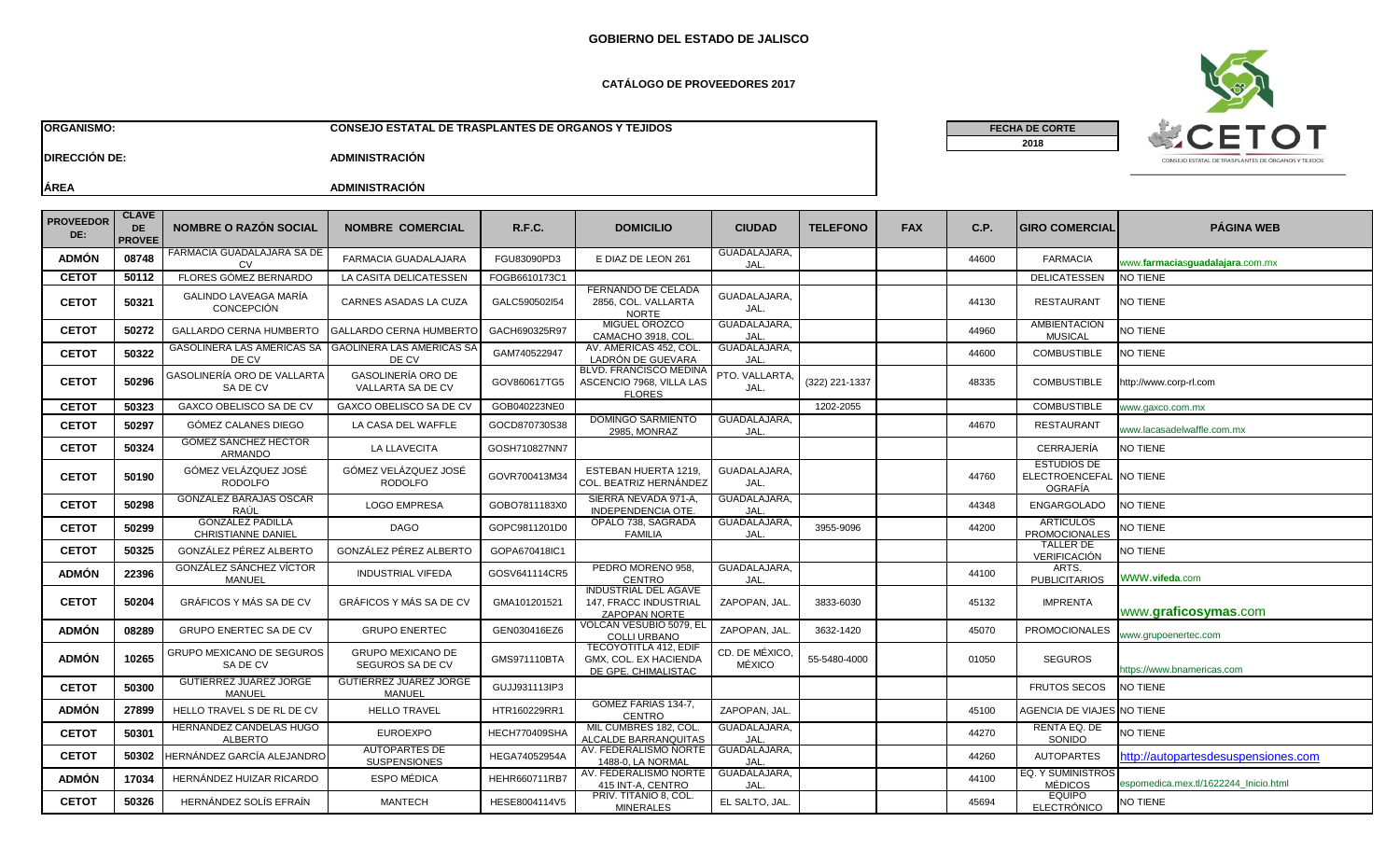# **GOBIERNO DEL ESTADO DE JALISCO**

#### **CATÁLOGO DE PROVEEDORES 2017**

**ORGANISMO: CONSEJO ESTATAL DE TRASPLANTES DE ORGANOS Y TEJIDOS**



**FECHA DE CORTE**

**2018**

**DIRECCIÓN DE: ADMINISTRACIÓN**

| <b>PROVEEDOR</b><br>DE: | <b>CLAVE</b><br><b>DE</b><br><b>PROVEE</b> | <b>NOMBRE O RAZÓN SOCIAL</b>                       | <b>NOMBRE COMERCIAL</b>                    | <b>R.F.C.</b> | <b>DOMICILIO</b>                                               | <b>CIUDAD</b>              | <b>TELEFONO</b> | <b>FAX</b>   | C.P.  | <b>IGIRO COMERCIAL</b>                  | <b>PÁGINA WEB</b>                    |
|-------------------------|--------------------------------------------|----------------------------------------------------|--------------------------------------------|---------------|----------------------------------------------------------------|----------------------------|-----------------|--------------|-------|-----------------------------------------|--------------------------------------|
| <b>ADMÓN</b>            | 07444                                      | HOSPITAL MÉXICO AMERICANO<br>S.C.                  | <b>HOSPITAL MÉXICO</b><br><b>AMERICANO</b> | HMA980720GC2  | COLOMOS 2110, COL<br>LADRÓN DE GUEVARA                         | GUADALAJARA,<br>JAL        | 3648-3333       |              | 44620 | <b>LABORATORIO</b>                      | www.hma.com.mx/                      |
| <b>CETOT</b>            | 50114                                      | IMPRESIÓN DIGITAL PATRIA SC<br>DE RL. DE CV        | COPIROYAL                                  | IDP050425TV5  | PLAZA PATRIA ZONA J LOC<br>9. CONJUNTO PLAZA<br><b>PATRIA</b>  | ZAPOPAN, JAL               | 3640-1815       |              | 45160 | <b>CENTRO DE</b><br>COPIADO             | www.copiroyal.com                    |
| <b>CETOT</b>            | 50139                                      | <b>INTEGRA DESTINOS Y</b><br>CONVENCIONES SA DE CV | <b>INTEGRA</b>                             | IDC100701R28  | FLORENCIA 2365 INT 300.                                        | GUADALAJARA,<br>IAL.       | 3641-1600       | 3641-1608    | 44648 | <b>AGENCIA DE VIAJES</b>                | www.integraconvenciones.com          |
| <b>CETOT</b>            | 50302                                      | ITECNOLOGY S DE RL DE CV                           | <b>ITECNOLOGY S DE RL DE CV</b>            | ITE130815A65  | LOPEZ COTILLA 328-54,<br><b>CENTRO</b>                         | GUADALAJARA,<br>JAL        | 3616-2606       |              | 44100 | EQ. CÓMPUTO                             | NO TIENE                             |
| <b>CETOT</b>            | 50327                                      | KALI ISCALI HUMANIZAR PARA<br>SANAR AC             | <b>KALI ISCALI</b>                         | KIH130719LLA  | CAMINO AL ARROYO 19,<br>AMINO REAL SANTA ANITA:                | <b>TLAQUEPAQUE</b><br>JAL  | 33-3135-5006    |              | 45600 | CAPACITACIÓN                            | http://kaliiscali.com/               |
| <b>CETOT</b>            | 50303                                      | LARA ANGUIANO MARCO<br><b>ANTONIO</b>              | <b>BEMALIZ CONSULTORES</b>                 | LAAM7804255D  | HUERTAS 16B, SAN<br>ANDRÉS                                     | GUADALAJARA,<br>JAL        | 33-1918597      |              | 44810 | <b>MOCHILAS</b>                         | NO TIENE                             |
| <b>CETOT</b>            | 50304                                      | LATAM AIRLINES GROUP SA                            | LAN                                        | LAG980429JW7  | IGNACIO BARRERA 20-302,<br><b>TABACALERA</b>                   | MÉXICO, D.F.               |                 |              | 06030 | <b>AEROLÍNEA</b>                        | https://www.latam.com                |
| <b>CETOT</b>            | 50241                                      | LÓPEZ CASTAÑEDA MARÍA LUISA                        | MARÍA LUISA LÓPEZ<br><b>CASTAÑEDA</b>      | LOCL730902IM4 | AV. FEDERALISMO NORTE<br>1414. COL. SAN MIGUEL DE<br>MEZQUITÁN | GUADALAJARA,<br>JAL        |                 |              | 44260 | <b>BICICLETAS</b>                       | NO TIENE                             |
| <b>ADMÓN</b>            | 24879                                      | MAFELYM SA DE CV                                   | MAFELYM                                    | MAF1307297T3  | <b>TENOCHTITLAN 428, JARDS</b><br>DEL SOL                      | ZAPOPAN, JAL               | 3620-1617       |              | 45050 | <b>MANTENIMIENTO</b>                    | <b>NO TIENE</b>                      |
| <b>CETOT</b>            | 50079                                      | MEDRANO CARVAJAL JUAN<br><b>MANUEL</b>             | MEDRANO CARVAJAL JUAN<br><b>MANUEL</b>     | MECJ590131545 | JOSÉ MARÍA COSS 1670,<br>COL. SAN MIGUEL DE<br>MEZQUITÁN       | GUADALAJARA,<br><b>JAL</b> | 3613-0744       |              | 44260 | <b>FLORERÍA</b>                         | <b>NO TIENE</b>                      |
| <b>CETOT</b>            | 50305                                      | <b>MENDEZ CORONA JORGE</b><br><b>ARMANDO</b>       | MENDEZ CORONA JORGE<br>ARMANDO             | MECJ780820H27 | JOSÉ CASTAÑEDA 16                                              | ZAPOPAN, JAL.              |                 |              | 45100 | RENTA DE MOB. Y<br><b>EQUIPO</b>        | NO TIENE                             |
| <b>CETOT</b>            | 50306                                      | MEZA LOZANO MARIA<br><b>GUADALUPE</b>              | ENMARCARÉ                                  | MELG621204BS4 | PEDRO BUZETA 598.<br><b>VILLASEÑOR</b>                         | GUADALAJARA.<br>JAL        |                 |              |       | <b>MARCOS</b>                           | NO TIENE                             |
| <b>CETOT</b>            | 11542                                      | MI PC COM SA DE CV                                 | MI PC                                      | PCO020211L87  | AV. ÁVILA CAMACHO 2318<br>JARDÍNES DEL COUNTRY                 | GUADALAJARA,<br>JAL.       |                 |              | 44210 | EQ. DE CÓMPUTO Y<br><b>CONSUMIBLES</b>  | nttps://www.mipc.com.mx              |
| <b>CETOT</b>            | 50328                                      |                                                    | <b>MINA LA ANTIGUA</b>                     | GOGI900118AB5 | GOLFO DE CORTEZ 4136.<br>COL. MORAZ                            | GUADALAJARA.<br>JAL.       |                 |              | 44670 | <b>RESTAURANT</b>                       | <b>NO TIENE</b>                      |
| <b>CETOT</b>            | 50307                                      | MORETT FREGOSO LARUO<br>CÉSAR                      | MORETT AUTOPARTES                          | MOFL730923I26 | ANGULO 1398, SANTA<br><b>TERESITA</b>                          | GUADALAJARA,<br>JAL        | 3825-5179       |              | 44600 | <b>AUTOPARTES</b>                       | <b>NO TIENE</b>                      |
| <b>CETOT</b>            | 50104                                      | MURILLO TORRES JOSÉ<br>LADISLAO                    | <b>RECOLIN</b>                             | MUTL400411N49 | PASEO DE LOS COLORINES<br>3169, COL. LOS COLORINES             | GUADALAJARA,<br>JAL        | 3849-4514       |              | 44980 | <b>RECOLECCIÓN</b><br><b>INDUSTRIAL</b> | <b>NO TIENE</b>                      |
| <b>CETOT</b>            | 50243                                      | NEURONIC MEXICANA SA DE CV                         | <b>NEURONIC</b>                            | NME940113L8A  | LUIS ALCONEDO 1, COL<br>MERCED GÓMEZ, BENITO<br><b>JUÁREZ</b>  | MÉXICO, D.F.               | 55-5660-6160    | 55-5651-0529 | 03930 | EQ. MÉDICO Y<br>SERVICIO MTTO.          | www. <b>neuronicmexicana</b> .com.mx |
| <b>CETOT</b>            | 50014                                      | NUEVA WALMART DE MEXICO SA<br>DE CV                | <b>WALMART</b>                             | NWM9709244W4  | MANUEL AVILA CAMACHO<br>2800. FRACC. SEATLE                    | ZAPOPAN, JAL.              |                 |              | 45150 | <b>AUTOSERVICIO</b>                     | www. <b>walmart</b> .com.mx          |
| <b>ADMÓN</b>            | 06793                                      | OFFICE DEPOT DE MEXICO SA DE                       | OFFICE DEPOT                               | ODM950324V2A  | CALZADA INDEPENDENCIA                                          | GUADALAJARA,               | 3614-08-22      | 3614-0841    | 44450 | PAPELERÍA                               | www. <b>officedepot</b> .com.mx      |
| <b>CETOT</b>            | 50089                                      | OPD HOSPITAL CIVIL DE<br><b>GUADALAJARA</b>        | <b>HOSPITAL CIVIL DE</b><br>GUADALAJARA    | OPD9704109Y3  | HOSPITAL 278                                                   | GUADALAJARA,<br>JAL        | 3618-9362       |              | 44340 | CAPACITACIÓN                            | www.hcg.udg.mx                       |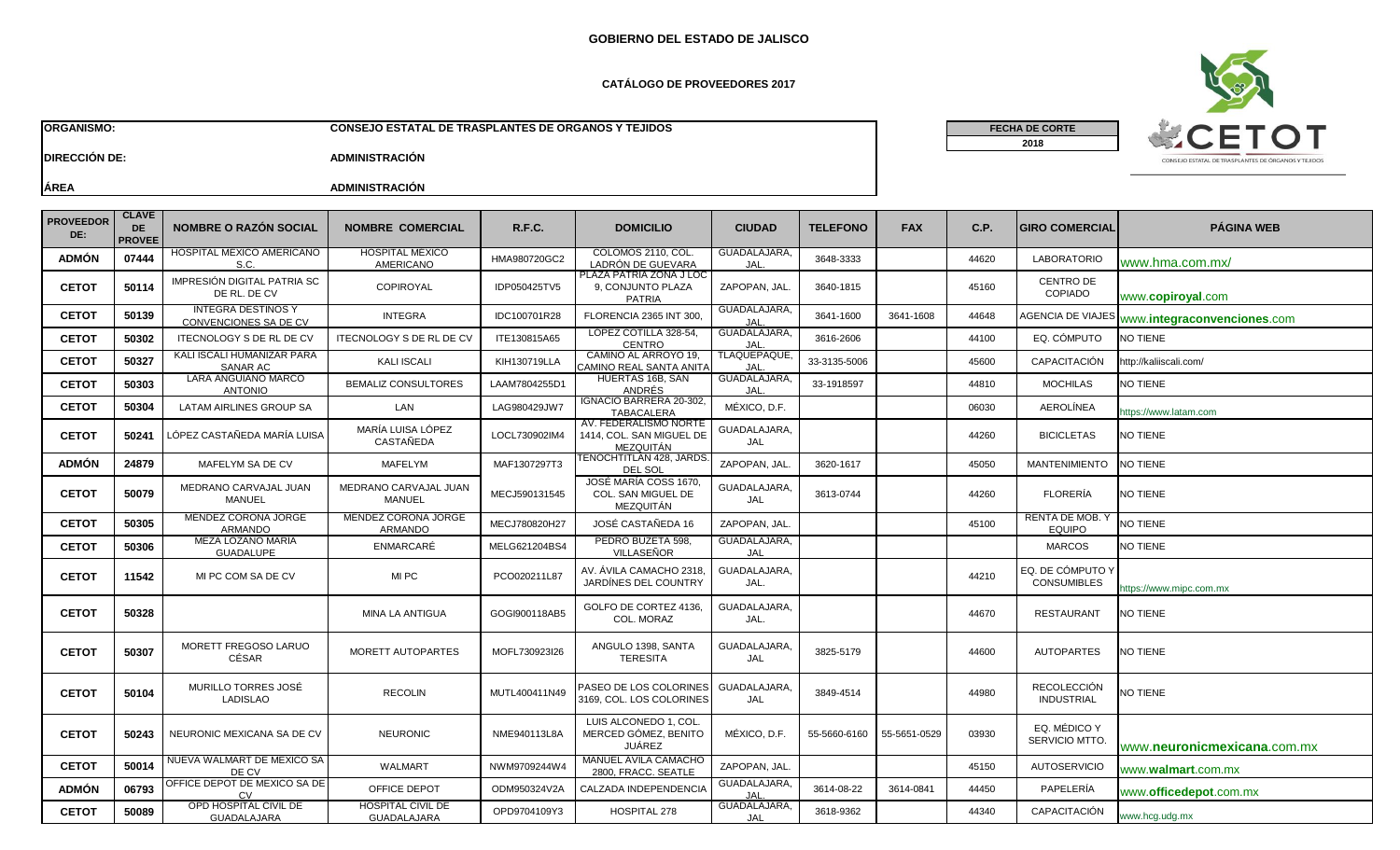# **GOBIERNO DEL ESTADO DE JALISCO**

#### **CATÁLOGO DE PROVEEDORES 2017**

**ORGANISMO: CONSEJO ESTATAL DE TRASPLANTES DE ORGANOS Y TEJIDOS**

**FECHA DE CORTE**

**2018**



**DIRECCIÓN DE: ADMINISTRACIÓN**

| <b>PROVEEDOR</b><br>DE: | <b>CLAVE</b><br><b>DE</b><br><b>PROVEE</b> | <b>NOMBRE O RAZÓN SOCIAL</b>                             | <b>NOMBRE COMERCIAL</b>                           | <b>R.F.C.</b> | <b>DOMICILIO</b>                                                      | <b>CIUDAD</b>              | <b>TELEFONO</b> | <b>FAX</b> | C.P.  | <b>GIRO COMERCIAL</b>                                                   | <b>PÁGINA WEB</b>           |
|-------------------------|--------------------------------------------|----------------------------------------------------------|---------------------------------------------------|---------------|-----------------------------------------------------------------------|----------------------------|-----------------|------------|-------|-------------------------------------------------------------------------|-----------------------------|
| <b>ADMÓN</b>            | 25055                                      | OPERADORA DE PROGRAMAS DE<br>ABASTO MÚLTIPLE SA DE CV    | <b>ECOVALE</b>                                    | OPA010719SF0  | LAGO RODOLFO 29, COL<br><b>GRANADA</b>                                | <b>CIUDAD DE</b><br>MÉXICO |                 |            | 11520 | <b>TARJETAS</b><br>ELECTRÓNICAS DE<br><b>DESPENSA</b>                   | ecovale.com.mx              |
| <b>CETOT</b>            | 50329                                      | OPERADORA MÉXICO, SERVICIOS<br>Y RESTAURANTES SAPI DE CV | <b>HOLIDAY INN EXPRESS &amp;</b><br><b>SUITES</b> | OMS131023NU1  | AV. PATRIA 999, COL.<br>JARDS, UNIVERSIDAD                            | GUADALAJARA,<br>JAL        |                 |            | 45110 | <b>HOTEL</b>                                                            | ittps://www.ihg.com         |
| <b>CETOT</b>            | 50244                                      | OROZCO ÁLVAREZ ALEJANDRA                                 | PUBLICIDAD DE PRIMERA                             | OOAA871127815 | AV. ACUEDUCTO 2430,<br>JARDS. DEL VALLE                               | ZAPOPAN, JAL               | 2400-4089       |            | 45138 | <b>PUBLICIDAD</b>                                                       | NO TIENE                    |
| <b>ADMÓN</b>            | 05670                                      | PÁGINA TRES. S.A.                                        | <b>MILENIO</b>                                    | PTR980813TT8  | CALZADA DEL AGUILA 81-Z,<br>COL. MODERNA                              | GUADALAJARA,<br>JAL        | 3668-3100       |            | 44190 | <b>PERIÓDICO</b>                                                        | www.milenio.com             |
| <b>CETOT</b>            | 50308                                      | PAN CÁRDENAS SA DE CV                                    | PAN CÁRDENAS SA DE CV                             | PCA85052327   | RAMÓS MILLÁN 351, STA.<br><b>TERESITA</b>                             | GUADALAJARA,<br>JAL.       |                 |            | 44600 | <b>REPOSTERÍA</b>                                                       | NO TIENE                    |
| <b>CETOT</b>            | 50149                                      | PAPELERÍA NUEVA OPCIÓN SA<br>DE CV                       | <b>MR PAPER</b>                                   | PNO980130H13  | PLAZA PATRIA ZONA H<br>LOCAL 2. COL<br><b>JACARANDAS</b>              | ZAPOPAN, JAL.              |                 |            | 45160 | PAPELERÍA                                                               | <b>NO TIENE</b>             |
| <b>CETOT</b>            | 50281                                      | PAPELERÍA PROFESIONAL SA DE<br><b>CV</b>                 | PROFESSIONAL                                      | PPR980908JDA  | PLAZA PATRIA L-4 Z-H SN.<br>COL. CONUNTO<br><b>RESIDENCIAL PATRIA</b> | ZAPOPAN, JAL.              |                 |            | 45160 | PAPELERÍA                                                               | NO TIENE                    |
| <b>CETOT</b>            | 50309                                      | PARRILLA RODRÍGUEZ JUAN<br>CARLOS                        | <b>XPRESSA SOLUCIONES</b><br><b>CREATIVAS</b>     | PARJ790220LV3 | AV-ZOQUIPAN 1156,<br><b>ZOQUIPAN</b>                                  | ZAPOPAN, JAL.              |                 |            | 45070 | <b>IMPRENTA</b>                                                         | NO TIENE                    |
| <b>CETOT</b>            | 50016                                      | PASTELERIA SANTA TERESITA SA<br>DE CV                    | PASTELERIA SANTA TERESITA                         | PST000215CD7  | JUAN ALVAREZ 1558                                                     | GUADALAJARA,<br><b>JAL</b> | 3826-1002       |            | 44600 | REPOSTERÍA                                                              | NO TIENE                    |
| <b>CETOT</b>            | 50252                                      | PROYECTA SISTEMAS DE MÉXICO<br>SA DE CV                  | PROYECTA SISTEMAS                                 | PSM141104HA1  | VÍCTOR HUGO 647, COL.<br><b>VALLARTA UNIERSIDAD</b>                   | ZAPOPAN, JAL.              | 3587-8113       |            | 45110 | EQ. CÓMPUTO,<br><b>LICENCIAS</b>                                        | WWW.proyectasistemas.com    |
| <b>ADMÓN</b>            | 07228                                      | <b>QUALITY MED SA DE CV</b>                              | <b>QUALITY MED</b>                                | QME020506KB3  | AV. VALLARTA 1333 INT.<br>302, COL. AMERICANA                         | GUADALAJARA<br>JAL.        | 3827-1452       |            | 44160 | <b><i>NATERIAL</i></b><br>QUIRÚRGICO Y<br><b>SUMINISTROS</b><br>MÉDICOS | qualitymed.mx               |
| <b>ADMÓN</b>            | 03175                                      | RADIOMÓVIL DIPSA SA DE CV                                | <b>TELCEL</b>                                     | RDI841003QJ4  | AV. ÁVILA CAMACHO 1019-<br><b>B. MIRAFLORES</b>                       | GUADALAJARA<br>JAL.        |                 |            | 44270 | <b>TELEFONÍA</b>                                                        | www.telcel.com              |
| <b>CETOT</b>            | 50282                                      | RAMÍREZ CAMPOS MARCELA                                   | LA FLOR DE CÓRDOBA                                | RACM560723VD7 | <b>HERRERA Y CAIRO 1453.</b><br>VILLASEÑOR                            | <b>GUADALAJARA</b><br>JAL. |                 |            | 44600 | CAFÉ DE GRANO                                                           | www.cafelaflordecordoba.com |
| <b>CETOT</b>            | 50310                                      | RAMÍREZ CASTELLÓN SILVIA                                 | <b>LLANTAS TELLO</b>                              | RACS671203610 | <b>JUAN DE DIOS ROBLEDO</b><br>1698, TALPITA                          | GUADALAJARA<br>JAL.        |                 |            | 44719 | <b>LLANTAS</b>                                                          | www.llantastello.com        |
| <b>CETOT</b>            | 50283                                      | RAMÍREZ VILLARREAL SAMUEL                                | SERVICAR ALTA MECÁNICA                            | RAVS960104F92 | JUSTICIA 829, ESPERANZA                                               | GUADALAJARA<br>JAL.        |                 |            | 44300 | TALLER MECÁNICO NO TIENE                                                |                             |
| <b>CETOT</b>            | 50330                                      | REYES GARCÍA BLANCA ESTELA                               | <b>SURO EVENTOS</b>                               | REGB621127E25 | GASPAR ANTONIO 1374,<br>BEATRIZ HERNÁNDEZ                             | GUADALAJARA<br>JAL.        |                 |            | 44760 | <b>EVENTOS</b>                                                          | http://suroeventos.com/     |
| <b>CETOT</b>            | 50331                                      | <b>RIBOLLITA SA DE CV</b>                                | LA MORESCA CUCINA & BAR                           | RIB121220P91  | BLVD PUERTA DE HIERRO<br>4965 UP 611, PUERTA DE<br><b>HIERRO</b>      | ZAPOPAN, JAL.              |                 |            | 45116 | <b>RESTAURANT</b>                                                       | lamoresca.com               |